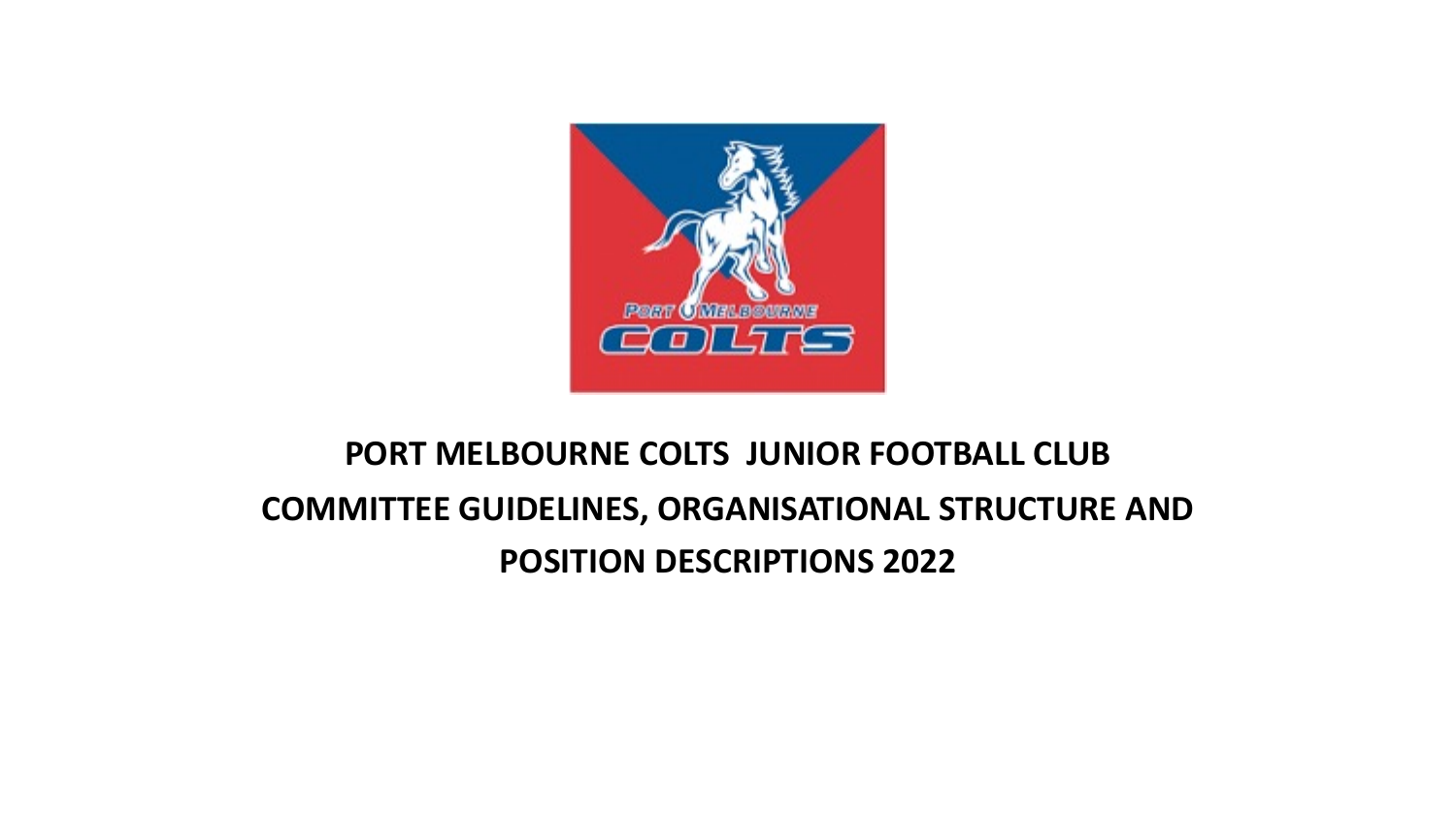### PMCJFC COMMITTEE GUIDING PRINCIPLES



- Port Melbourne Colts Junior Football Club is the family club, where it's all about the kids
- The club is run by volunteers and exists to provide a safe, inclusive, fun and rewarding environment for kids and community to participate in Auskick and junior footy
- Our club is open to everyone, regardless of gender, age, race, religion or ability.
- Junior teams play in the Southern Metro Junior Football League, and in 2021 we are fielding U8 (mixed), U9 (mixed), U10 mixed, U11 mixed, U12 mixed, U13 Boys Port / South alliance, U14 Boys Port / South alliance, U15 Boys Port / South alliance, U16 Boys Port South, U10 Girls, U12 Girls, U14 Girls, U16 Girls, U18 Girls.
- Our alliance teams are with South Melbourne Districts Junior Football Club.

•

- Our club embraces girls footy and encourages women to participate in all roles.
- We want and expect the club to continue growing into the foreseeable future, especially as we are located in an area of demographic change (more kids) and growing population (including Fishermen's Bend).
- We encourage all players to play in their age group but there will be opportunities for players to play up a year level to further their development. Any requests from parents for a child to play up must be submitted to the committee in writing for approval.
- We request that girls joining our club give priority to supporting our girl's teams but are also able to play in our mixed teams up to and including U12 and our alliance teams upon special request.
- The club's culture is underpinned by core values of respect, teamwork, transparency and continuous improvement.
- We put the kid's safety, participation, development and fun at the centre of decision-making. We value player participation and development over winning.
- Our award-winning Auskick centre is in AFL Victoria's Inner Southern region, which is closely aligned to SMJFL.
- The club shares venue, jumper and similar team song with Port Melbourne Colts Football Club.
- The club values constructive and respectful input from members throughout the year, whether via team managers, coaches, committee member or in the formal end of year member survey. Complaints are taken seriously and depending on their nature should be taken up with team manager or committee.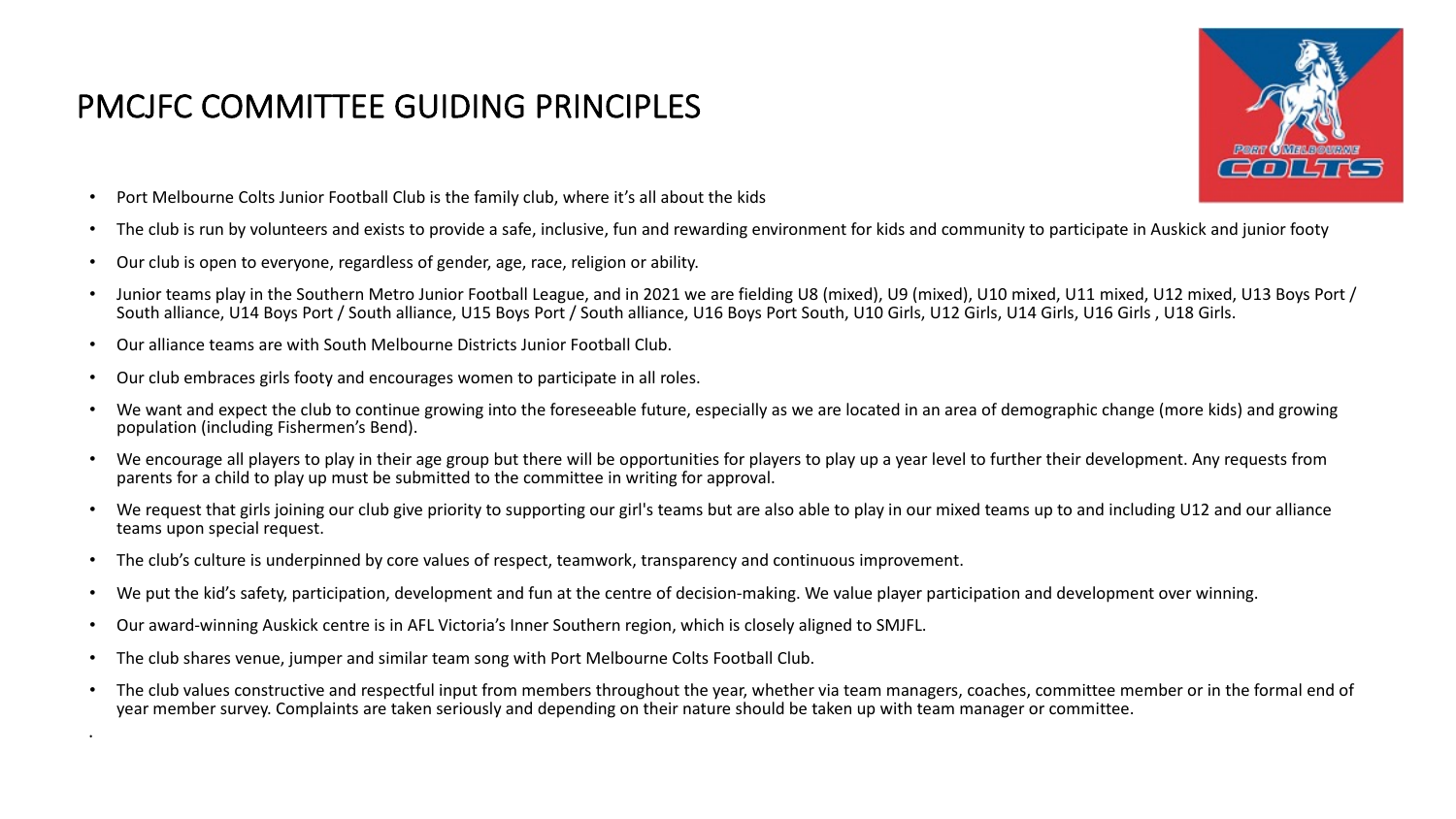### PMCJFC GENERAL COMMITTEE INFORMATION

Having an effective football club structure is important to become a successful club. The Port Melbourne Colts Junior Football Club Committee is a team responsible for managing your club on behalf of its members.

#### **The committee should:**

- Conduct the club's long-term planning
- Develop policies and procedures
- Manage external relationships, e.g. with local council, JL Murphy Pavilion User group
- Follow up on member recommendations
- Conduct appraisals on the club's performance and key personnel (e.g. coaches)

Management committee members must understand they do not have individual authority: a committee is a collective, and individuals must represent the view of the collective

#### **COMMITTEE STRUCTURE**

The Port Melbourne Colts Junior Football Club Committee structure includes the formalised tasks and roles of each member.

The members of the committee are elected at the annual general meeting (AGM).

Nominations should be called for and made in writing well in advance of the AGM.

#### **Election of Committee Members**

The Port Melbourne Colts Junior Football Club Committee members are elected at the Annual General Meeting (AGM).

Nominations should be called for and made in writing well in advance of the AGM.

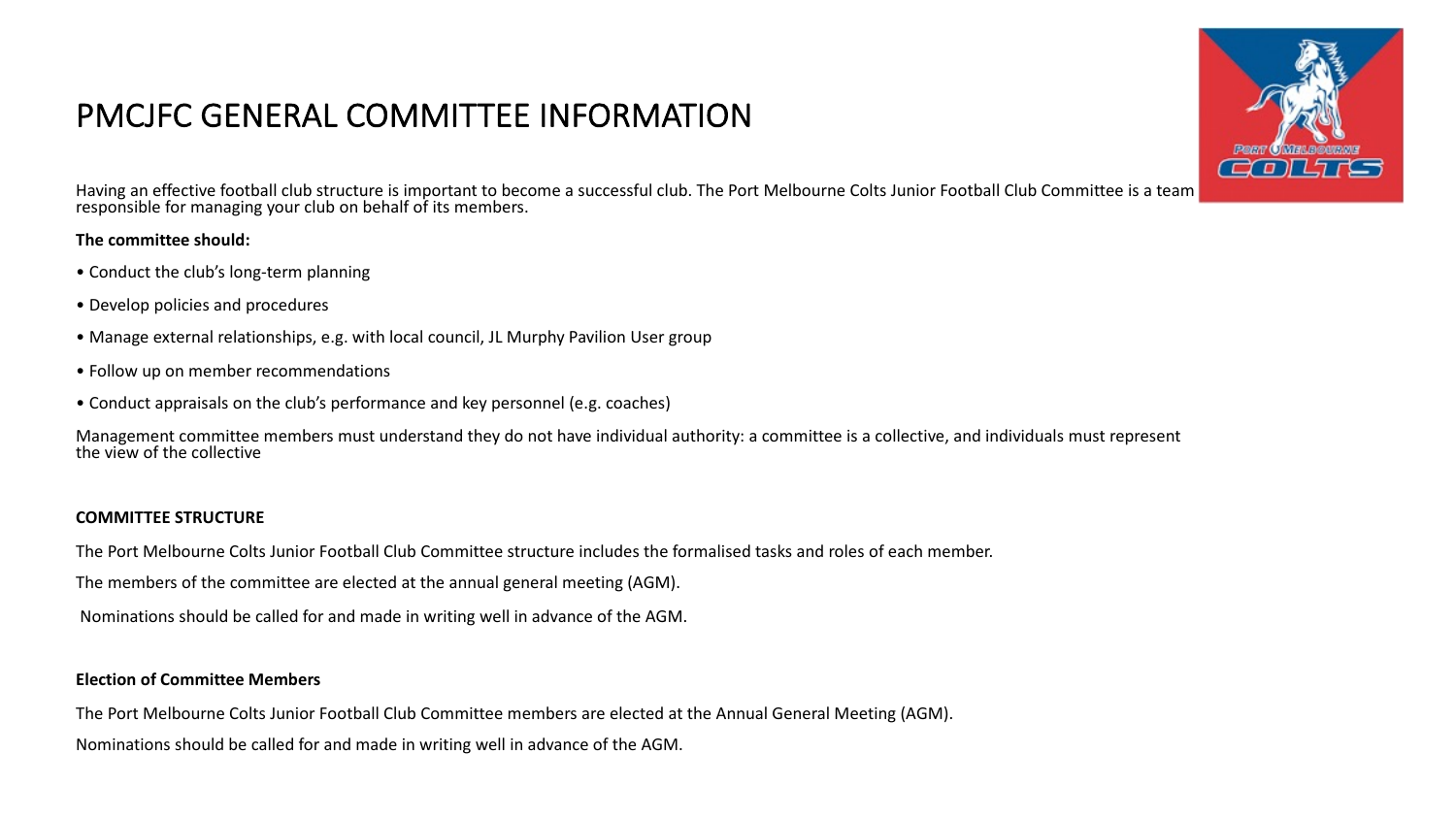### PMCJFC GENERAL COMMITTEE INFORMATION

#### **What makes an effective committee member?**

A committee should operate as a team and work towards common goals by drawing on the skills and talents of each other. It is important to recognise these skills and talents but also establish the types of skills that may be required, so in future you can identify potential committee members.

**The key elements you should pay attention to when recruiting committee members are:** 

- A commitment to your club
- Sufficient time to devote to your club
- An understanding of the role of the committee
- A skillset match
- Enthusiastic and interested in the club
- Good communication skills
- Leadership and listening skills
- Honesty

#### **What we expect**

- Committee members are expected to fulfill their roles between meetings; the purpose of the meetings is to check on progress.
- Committee members have full authority to take all necessary actions to fulfill their allocated responsibilities within their allotted budgets.
- All briefing papers will be read before the meeting, not at the meeting.
- Each committee member shares collective responsibility and ownership of agreed decisions, irrespective of their personal view or vote on the matter.

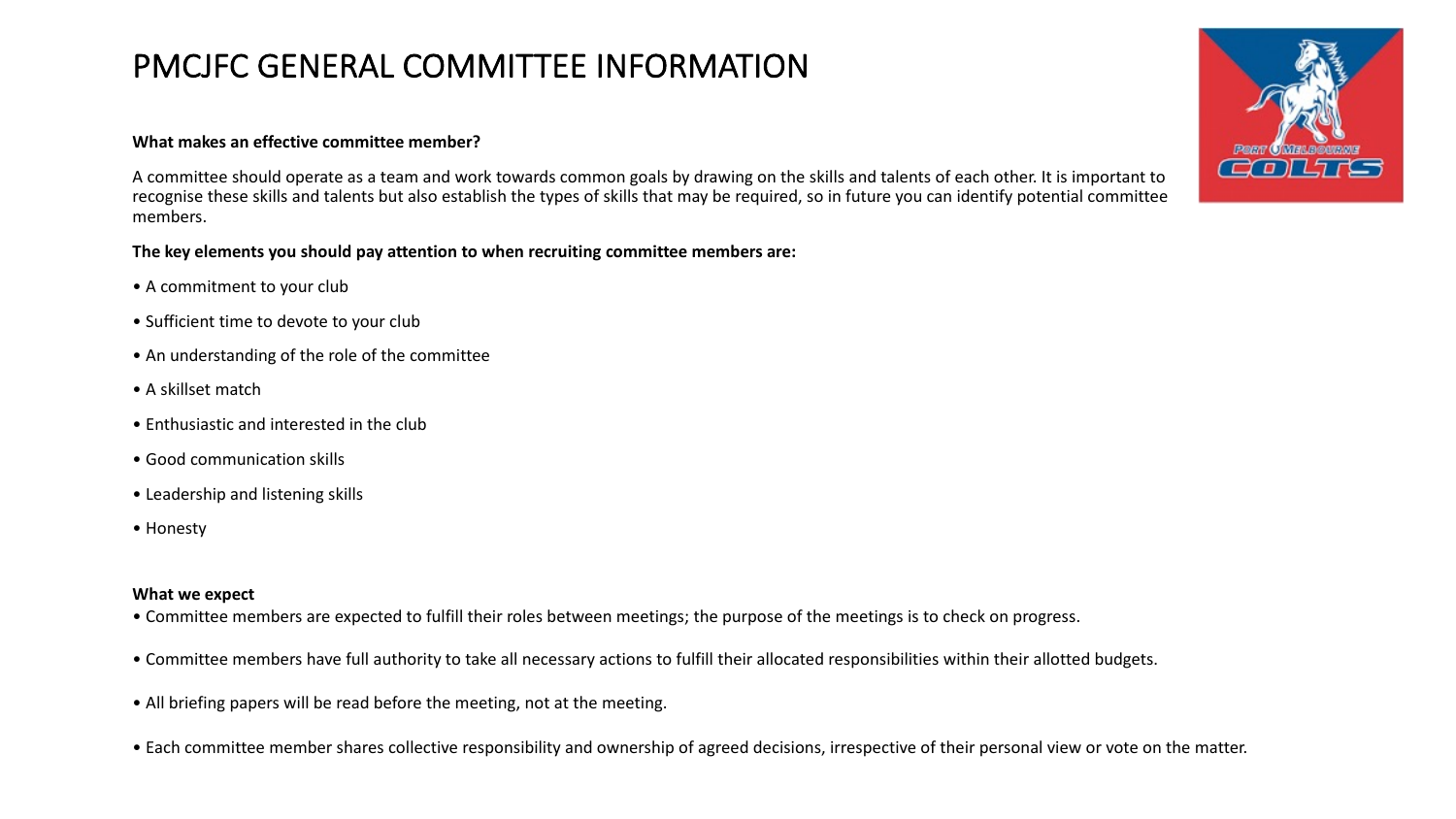

# PMCJFC COMMITTEE CODE OF CONDUCT

- Champion the club's creed
- Champion a strong club culture underpinned by core values that include respect, teamwork, transparency and continuous improvement
- Put the kid's safety, participation, development and fun at the centre of decision-making
- Respect the authority of the Committee and its decisions, and the confidentiality of committee discussions. Consult as a team, and avoid unilateral decisions
- Act respectfully at Committee meetings and when representing the committee and club
- Respect and embrace diversity, and put aside any personal differences for the club
- Respect club policies and processes
- Disparaging remarks by committee members about the club, committee, committee members, team officials, members or players will not be tolerated
- Executive committee members are entrusted with a higher level of authority, and with that comes a high expectation of behaviour
- Respect the fact it's only junior footy, it's for the benefit of the kids and community, and we're all volunteers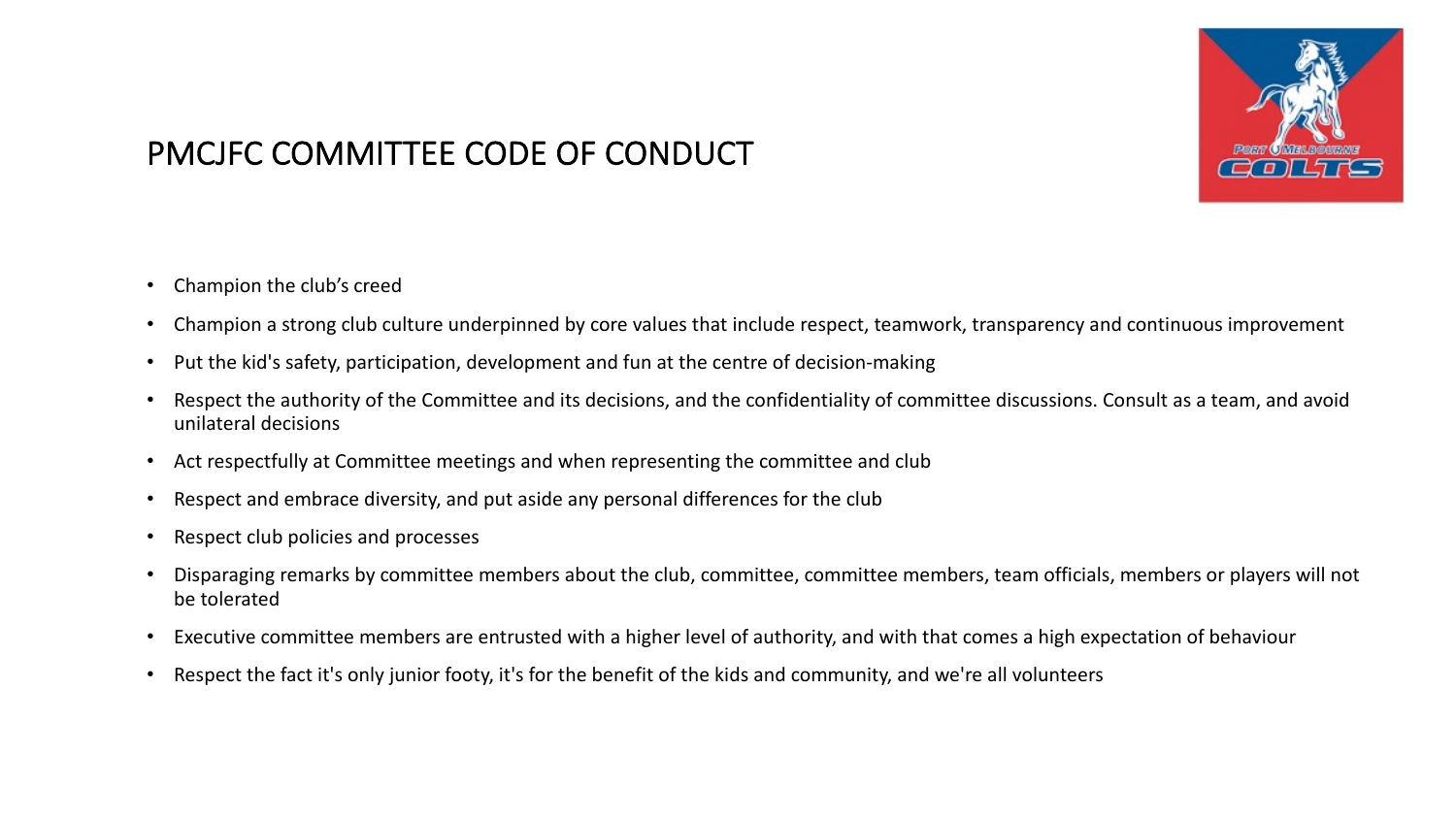# PMCJFC EXECUTIVE COMMITTI

[President](https://portcoltsjuniorfootballclub.com.au/content/committee-roles-2020.php)

Vice-President | Treasurer

**See all committee role descriptions here**